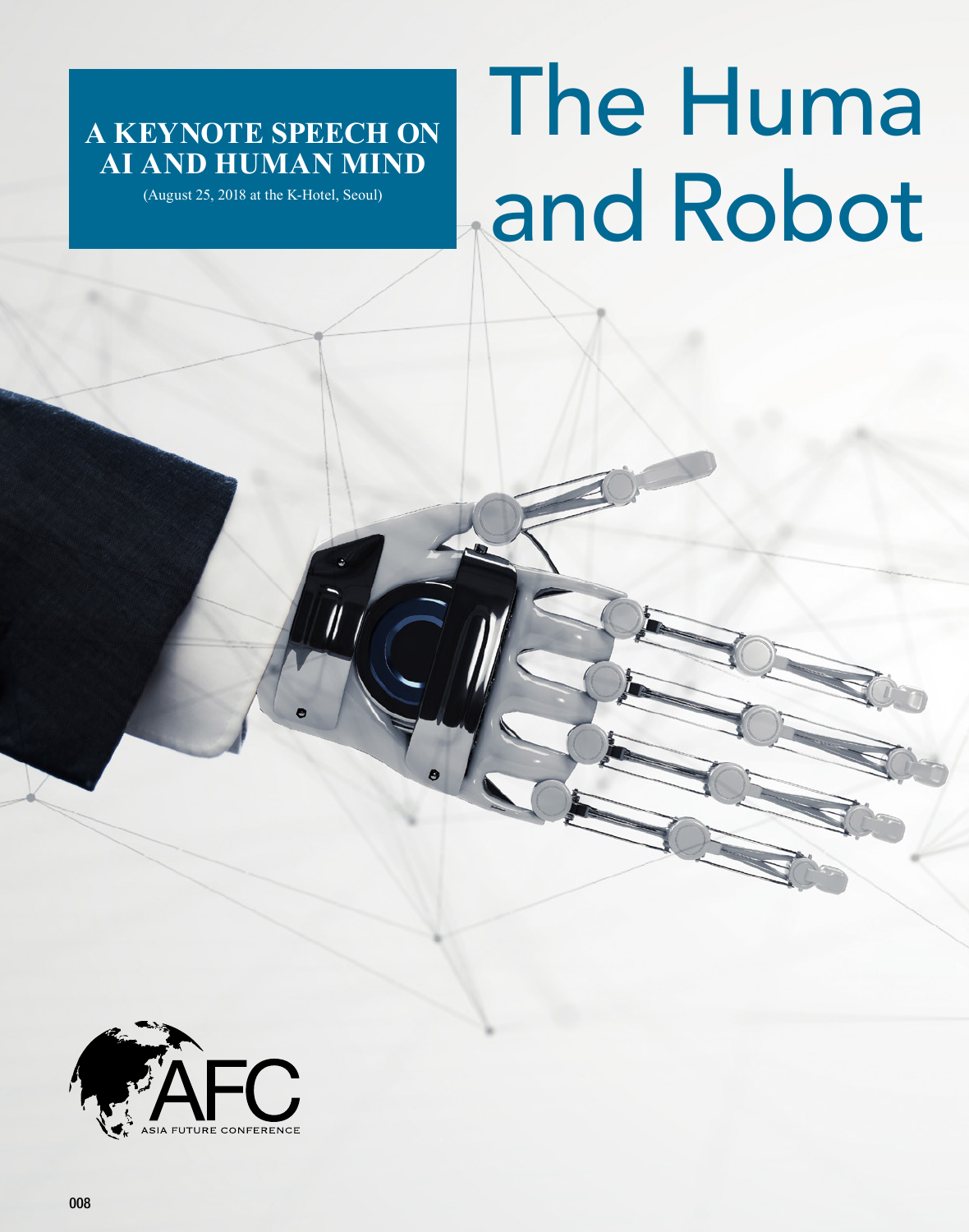# nization of Robots ization of Humans

**ロボットの人間化、人間のロボット化**



Kim Ki Hyeon (Professor, Department of Philosophy, Seoul National University) 金起顯(国立ソウル大学哲学科教授)

\*The Korean edition is provided through pp.17-23.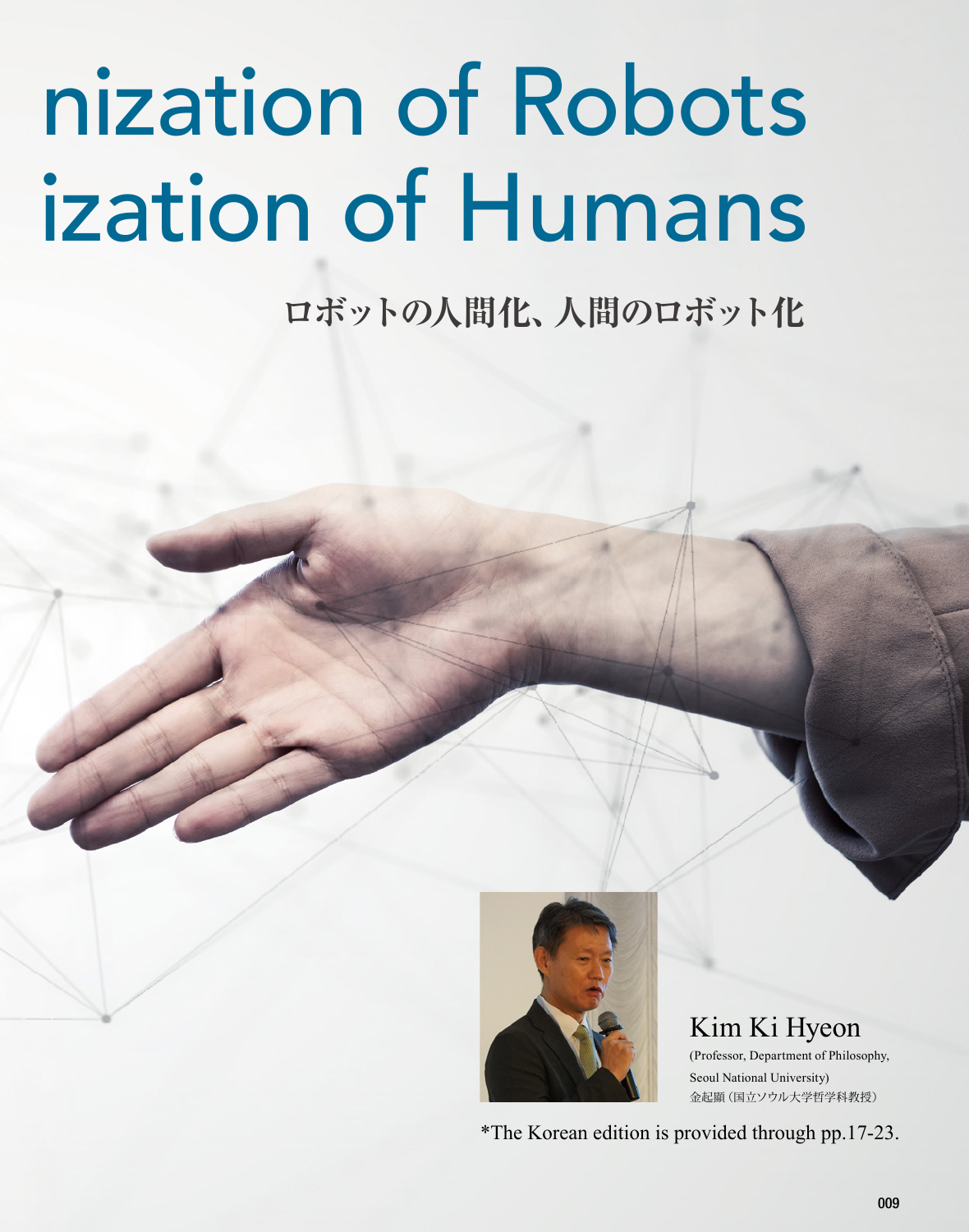#### Kim Ki Hyeon

Artificial intelligence was developed from the 1960s-70s by mankind to substitute human intelligence. Behind its development lies the advancement of computer science. The so-called artificial intelligence emerged as the computer substituted the intelligence that is the ability to solve problems. Through automation of the production process, artificial intelligence enabled the machine to substitute manual labor and allowed for measurement of things that were beyond the natural abilities of humans. Although AI encountered a plateau in its progress during the 1980s, its growth has been consistent as a whole since various industrial utilities allowed for plentiful human and/or material resources to be administered in the process.

Amongst the discussion of artificial intelligence, different arguments exist on how to prepare for the advent of the 4th industrial revolution. This particular discussion started to thrive the moment AlphaGo achieved a sweeping victory against Sedol Lee. In actuality, AlphaGo's victory was only a matter of time and not an unexpected event, save for the fact that it happened faster than experts predicted. AlphaGo's victory was rather a pleasant event in the sense that the progress of

**【要旨】**いわゆるAI(人工知能)ソフトのAlphaGoが 世界最高峰の棋士を打ち負かして以来、AIが判断 力や実行力で人間を凌駕する時代が来るのは時間 の問題となった。そのこと自体は想定の範囲内で、 むしろ人はAIのフル活用による「第4の産業革命」 に期待し、それを成長の原動力と理解している。も ちろん大きな技術革新は両刃の剣であり、いずれ AIが人間を支配する時代になるのではないかと いう疑問も、今は浮上している。しかし人間が「心」 を失わないかぎり、そうした事態は避けられるだ ろう。AIを活用したロボットがいかに人間化しても、 おそらく心は理解できないからだ。むしろ真の危 険は、人と人とのつながりをあまりにもデジタル 技術に依存することによって、私たち自身が「ロボッ ト化」してしまうことにあるのではないか。このま ま私たちがロボット化して「心」を失うことになれ ば、そのときこそ私たちは、進化したAIロボットに 支配されるおそれがある。

intelligence and technology that benefits humans is happening at a fast pace, and secondly, that it gave us a chance to prepare for the arrival of the future, which was expected but not close to being reality yet.

As with most ways of the world, all big changes come as double-edged swords. Artificial intelligence has provided us the benefit of convenience on various aspects of our lives, but it has and continues to bring us worrisome matters at the same time. As many jobs that were handled by human intelligence are now being substituted by artificial intelligence, the structure of labor and workforce is expected to go through big changes. With development of the internal combustion engine and electricity that started the First and Second industrial revolution, mankind went through this similar process of advanced convenience and was able to live a more flourished life with newfound stability. It can be said with confidence that humans will endure this change once again and continue on the path towards a prosperous future. However, whether the enduring process will be painful or not will depend on how humans react to this era of changes. The conflict between those who possess knowledge and those who do not will be a matter that requires careful consideration as we enter the age of knowledge and information.

This piece seeks to contemplate the advancement of artificial intelligence along with the changes that the Fourth Industrial Revolution will bring from the perspective of humanities.

## **1. The Wonders of the Mind and Artificial Intelligence**

Long ago, philosophers believed the mind to be located at the heart. Scientific advancements have now made us to think that the mind lies not in the heart, but in the brain. Although research allowed more information on where the mind is located, whether in the heart or in the brain, and more on the technical aspects of the mind's operation process, the mind yet remains as a wonder.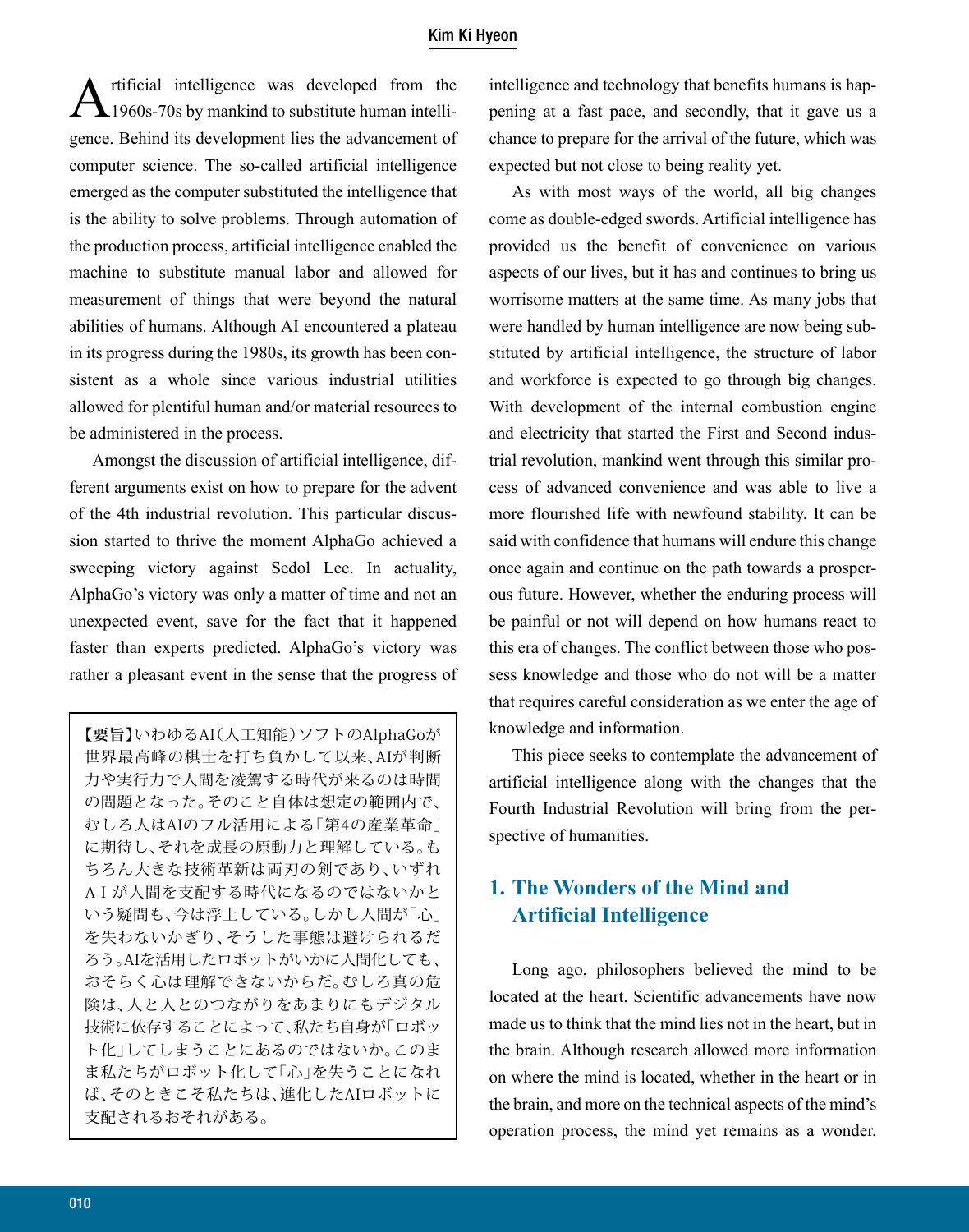Why is it that the mind seems to be such a wonderous thing? How did artificial intelligence reveal the wonderous veil of the mind?

Humans have the tendency to relate one word to a single situation. Therefore, the mind or consciousness is easily thought to possess a singular characteristic. However, upon close examination, the mind simultaneously possesses contradictory phenomena. First, phenomena of the mind are usually accompanied with feelings. Imagine waking up to the scent of fresh coffee in a natural recreation forest. Such experiences accompany specific and unique feelings. Feelings such as pain and pleasure come with fixed feelings, and these feelings create the true nature of our mental state\*1. Not only are feelings sensual mental phenomena, but they also appear in higher levels of psychic phenomena. Ecstasy and sadness, fulfilment and depression and such are also accompanied by inherent feelings. At the core of these psychic phenomena lies the accompanied feelings of said emotions. Although difficult to describe with words, depression comes along with a special feeling and a psychic phenomenon becomes depression because of the special feelings. Hence, feelings are very important for our many psychic phenomena, and philosophers call these aspects of the feelings, "consciousness". It is a nature unobservable in physical phenomena.

There is another characteristic that makes the mind a wonder that differs from consciousness. Let us observe my belief that Korea's first president is Seung Man Lee. This belief is established by projecting "belief" to the subject of "Korea's first president is Seung Man Lee" and creating a relationship between the two. The desire to hope for rain is created by projecting my wants to the subject of "it will rain". Likewise, belief, desires and such states of the mind come across our minds by depicting the world in certain ways. Such characteristics cannot be observed in physical phenomena. Philosophers describe this nature of depicting a constant substance as "intentionality" or "representationality"

The third characteristic can be found not in the mind's

state but in the mind's operation. Our minds do not stop at only reacting to external stimulation with pleasure or pain and then depicting the external situation, our minds also make wise judgments that are the best in that situation. The mind is able to answer the question of what is 138 plus 111 with 249 as the answer. We are able to recognize our mothers to be the same even when they appear to be different from yesterday and today. The mind also knows what something is even when that subject is partially covered and we are unable to clearly see the subject as a whole. This is what we call the smartness of the mind, or "intelligence". In the world of physical materials, there is no such thing as intelligence. In the physical material world, all phenomena can only react in a technical way to given conditions.

If one accepts the mind's characteristics mentioned above and thinks that it is thus unable to be described with physical characteristics or processes, one becomes a dualist. Descarte is the typical dualist who claimed that in the world, there fundamentally exists two types of things, the psychic and the physical. After Descarte, natural science goes through accelerated advancement that puts pressure on such dualist thoughts. As our understanding of the natural world grows, our hopes that everything can be understood and described by natural science, especially physics, grows bigger and bigger\*2. Phenomena that seemed unable to be described or understood with simple movements of objects can now be explained by mechanical ways. Thermal development can be explained with the average movement energy of molecules, lightning can be explained with electrical discharge, and colors are explained by wavelengths. Hopefully it can be expected that the phenomena of the mind can also be explained in such physical terms.

The power of physical explanation expanded its field and was able to show its strength better, but the human mind remained out of such areas. Advancement of computer science offers a breakthrough that allows physical explanation to expand to the area of the human mind. First, intelligence, which is one of the reasons why the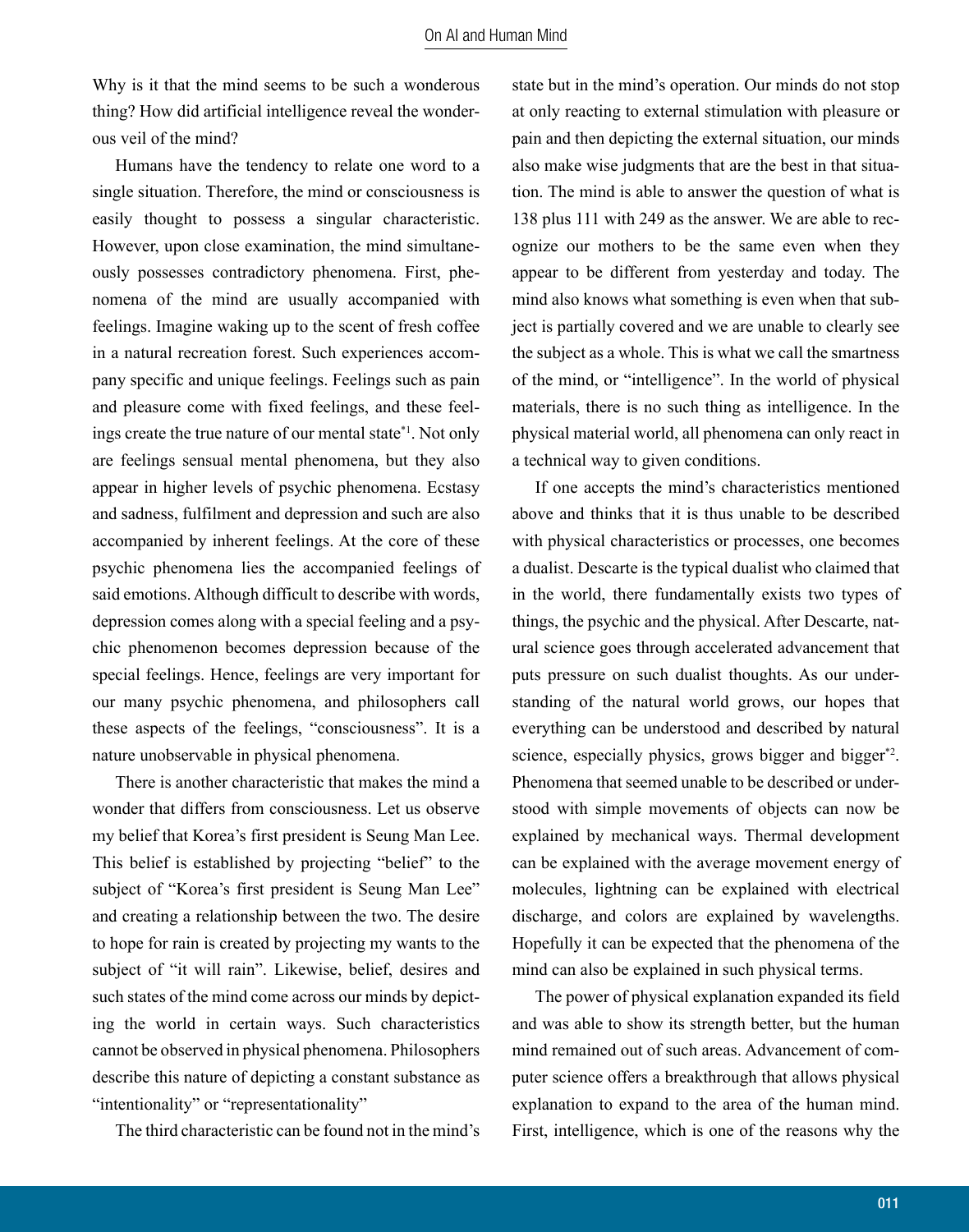mind is such a wonder, becomes a target. Computer science's advancement combined with the intelligent operations of the mind becomes able to be substituted by the computer. This is what artificial intelligence attempts to do; AI literally does what the mind does by intelligence, through the computer.

### **2. Advancement of Artificial Intelligence**

Since the advent of the computer science in the late 20th century, artificial intelligence advances and brings immense changes to human life. In fact, such changes can be seen as caused by freedom of the pleasures of humans after the modern times. As mankind enters the modern age, the puritanism that dominated human culture closes its curtains and human pleasures are set free. To seek pleasure becomes a morally corrupt thing no more, and at this stage natural science begins to advance. Natural science that advanced to discover more about the natural world now begins to be utilized to satisfy the human needs. This process then turns into industrial growth. The industrial revolutions that we know of are accelerated by advancements of such processes. The first industrial revolution that is the steam engine, or the invention of electricity that is the second industrial revolution, can all be understood by momentums of advancements of ways to fulfill human desires.

Artificial intelligence was able to grow because it contributed to fulfilling the desires of humans. Computer science and artificial intelligence helped mankind in various aspects; both enabled measurement that was beyond the capabilities of humans, increased added value by automation of the production process, and substituted human labor that could be dangerous.

What began as an industrial tool to provide convenience and satisfy human needs, expands its area of application. As computer programs become more elaborate, machines that substitute the human intelligent operations (electric computer/calculators) are created, and furthermore, psychology that researched the human mind becomes able to be simulated through the computer. Artificial intelligence workers are able to think that artificial intelligence possesses more than just practical industrial utilities; they can think of artificial intelligence to directly and indirectly be related to the understanding of the human mind.

Computers that were deemed to be tools of understanding human intelligence can now be thought to possess intelligence in itself. In other words, daring thoughts of human intelligence being combinations of various programs like the computer are suggested, and in turn the thought of the computer being more than a tool for understanding the mind turns into the thought of computers possessing intelligence in itself. The difference between natural human intelligence and artificial intelligence is that artificial intelligence is realized through silicone materials while the natural intelligence of humans is realized through the carbon material that is the human brain, and it becomes a widespread belief that in the aspect of intelligence there is no stark difference between the two. At this stage movies that are about cyborgs start to appear. The thought of computers possessing intelligence and this intelligence being appropriately connected to machines to create robots that are equal entities to humans starts to spread on a wider scale. The fear of cyborgs made with machines that are stronger than human body to dominate mankind is reflections of these thoughts and considering the advancement of computer science and artificial intelligence, these thoughts might not just remain as absurd imaginations.

## **3. Tasks in the Age of Artificial Intelligence.**

Advancement of artificial intelligence opens a new prospect of thought with it being combined to the advancement of the internet. Let us consider what epochal questions such changes will bring.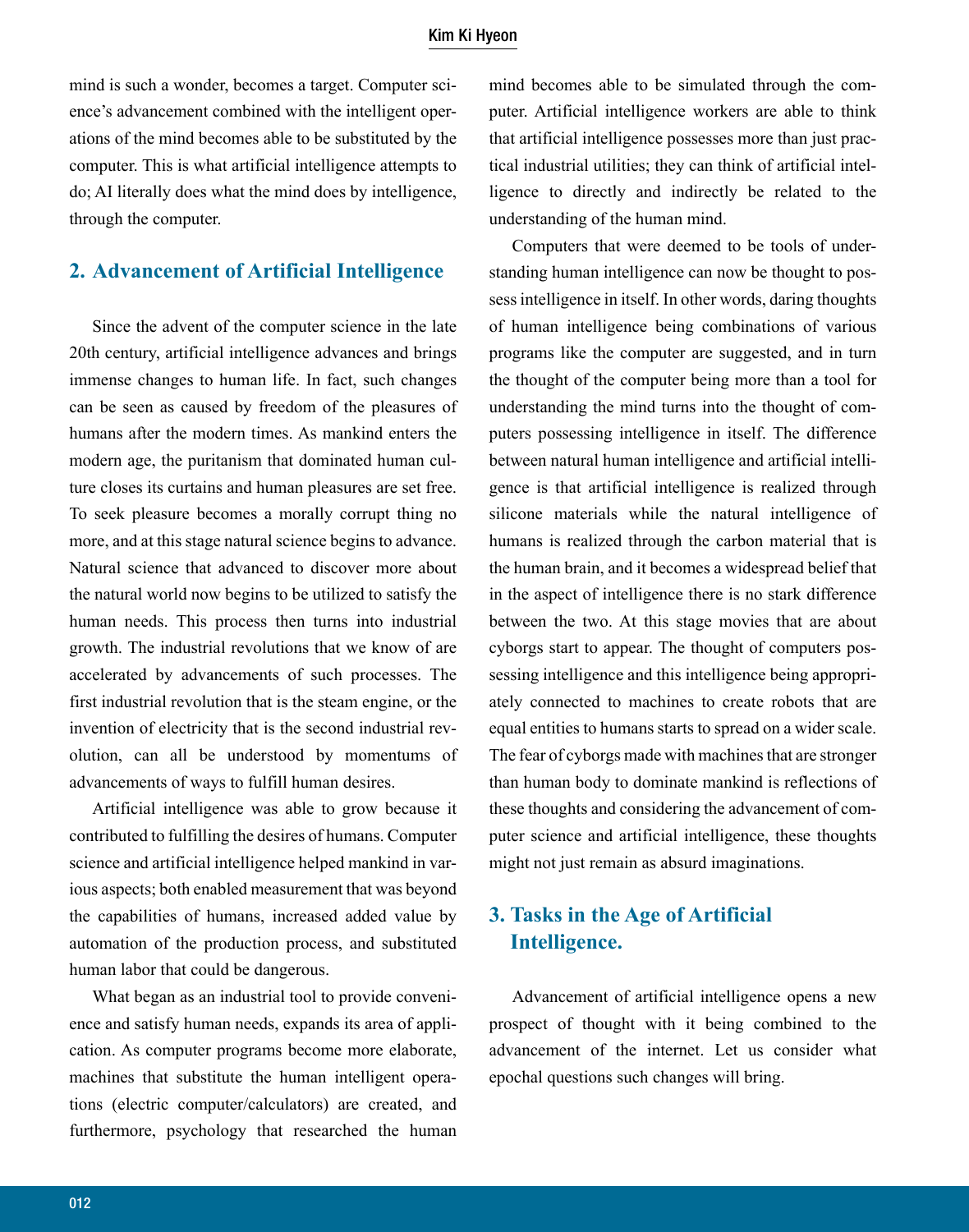#### *Can Artificial Intelligence Systems Possess "Minds"?*

Scientists inspired by artificial intelligence, especially those fascinated by powerful artificial intelligence, strongly argue that computers can also possess minds. These thoughts establish the background of movies such as "Blade Runner" and "Terminator" to succeed. However, will the human mind just be a complex of intricately connected computer programs? The answer is not so simple. As previously mentioned, the mind possesses natures that are not so easily found in physical materials such as consciousness, directivity, and intelligence. Out of such natures, artificial intelligence stole the veil of wonder from intelligence. Artificial intelligence showed that the ability to solve problems can also be realized by the machine. However, it remains doubtful that artificial intelligence can realize the other aspects of the mind. In other words, robots could possess intelligence, but it remains doubtful that it could also possess a mind. The human mind does not stop at only depicting the world and solving problems. Our minds add multiple colors to create profusion. The area of consciousness that adds color to the mind is constituted by sensitivity being at the core, and this sensitivity provides nourishments for imagination, symbols, meaning, interpretation, and transcendence to come alive. Could it be possible to create artificial intelligence systems and robots that possess sensitivity? Robots that imitate sensitivity could may or may not be created but robots that possess sensitivity will not be created. To consider from the area of arts, artificial intelligence could analyze and combine big data about classical masterpieces that touched the hearts of humans to create another sophisticated piece, but artificial intelligence will not create a piece that pioneers a new area that deeply moves our hearts. Artificial intelligence could analyze existing big data and select appropriate pressure combinations of which keyboards to imitate what moves humans, but it will not create a new form of sensibility that moves humans and displays unity of personality.

One matter to be attentive towards in relation to

society, is that the area of sensitivity is not only related to the area of arts, but also to the area of ethics. Naturalists in the field of ethics claim that moral, ethical judgments start from the ability to sympathize. When we see a person suffering from cruel acts we react by being creeped out, and this starts to create criticism of such cruel acts. Likewise, good-hearted behaviors bring beneficial outcomes to other people which then brings a sense of approval that becomes the foundation of ethical encouragements.

If robots cannot possess sensitivity, and sensitivity is the starting point of ethical judgments, then what is the conclusion that follows? Robots cannot make ethical judgments. In other words, it is naturally concluded that robots cannot judge right and wrong. Robots are machines; they do not have the necessity to make ethical judgments, and if they only do what humans tell them to do there are no problems. If mankind just uses the machines in an ethical and morally sound manner, there can be no problems. However, the situation becomes a different matter if artificial intelligence systems do not remain as the agency that only does what humans tell them to do; if robots start to self-regulate and advance into an independent actor with intentions of self-preservation then the situation becomes different. As for now, it is only a matter of time that artificial intelligence is combined with mechanical equipment to create high performance robots which possess intentions of self-preservation to become self-regulating actors. Systems that have self-preserving mechanisms but do not have sensitivity to judge right from wrong, and could also blindly act for self-preservation could turn into disasters for mankind if combined with powerful mechanical equipment. This alone becomes the reason to create standards for using robots and artificial intelligence. Elon Musk, the founder of Tesla and astrophysicist Steven Hawking warn us that artificial intelligence could contribute to creating powerful weapons that can cause tragedy to mankind. This tragedy could come in the near future, but the matter considered now that is autonomous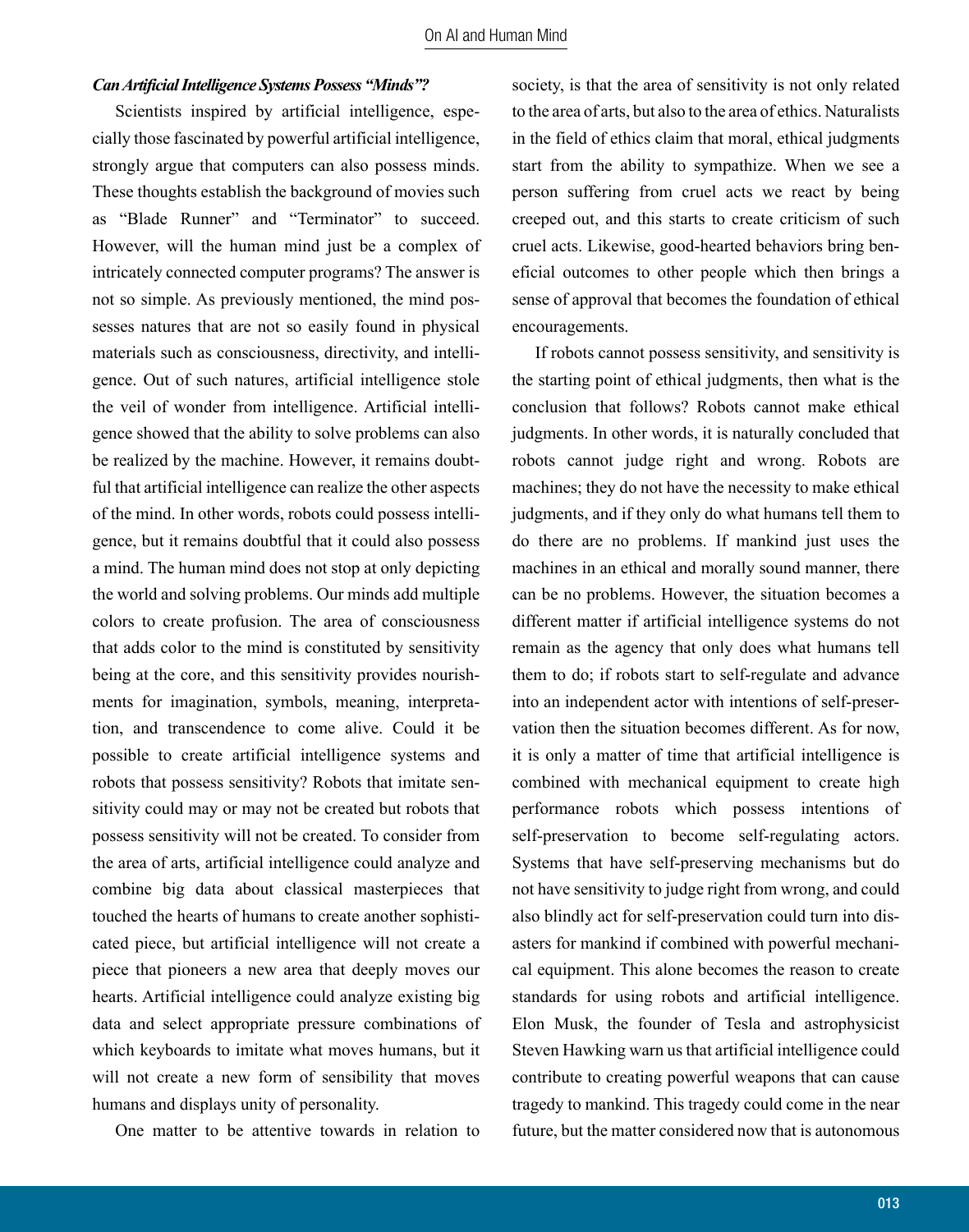self-regulating robots possessing methods of self-preservation is a tragedy that could come in further in the future, so it is of dire need to ethically prepare for such possible results. The discussion of how far artificial intelligence should be utilized should be considered with careful thought that it is as important to the future of mankind as the limits of gene research.

#### *Access in the Age of Internet: Hyper-individualism*

The 4th industrial revolution is understood as the revolution that follows the advancement of the computer and the internet, along with artificial intelligence leading the bioindustry. However, as considered before, if we consider the fact that internet and artificial intelligence to be an extension of the advancement of computer science, the fourth industrial revolution can be considered an extension of the third industrial revolution. In this sense, defining the fourth industrial revolution with the third can be said to have no persuasion. It is also in this sense that in America, the term "4th industrial revolution" is not being used.

Let us consider what kind of social characteristics will emerge when artificial intelligence is combined with the age of the internet, as the advancement of the computer in the center of the process. The first matter to put attention to is the fact that many aspects of human life will move to the cyber space. Our ways of thinking will change. Compare the amount of telephone numbers we remember now, to what we used to remember 30 years ago. The number might have reduced to one tenth of the previous amount. It isn't the amount that becomes reduced, the ability to remember numbers will have remarkably deteriorated. Our geological knowledge of space we live in has turned vastly different. Which neighborhood is beside another and knowing which neighborhood to cross in order to get to a certain neighborhood, knowledge we used to know well before has disappeared to somewhere else. Crucial information regarding our lives is not saved in our brains anymore, they are saved in our smartphones or navigation systems

in our cars.

Information saving mediums expand when artificial intelligence is combined with the internet. Information that we need is not limited to portable devices on hand, they are saved in cloud systems through the internet and are able to be withdrawn whenever we want. Music we want to listen to while driving, while enjoying our leisure time, or while we are on a date is provided to us in different folders by computers considering our tendencies and tastes. What we used to judge for ourselves has now become matters for our personal devices, and devices connected to the internet.

As the internet acts as a proxy to many matters of personal consciousness, the nature of human networks becomes vastly different. Artificial intelligence not only analyzes our diverse preferences to provide optimized products, but also connects us to others with similar tastes in virtual spaces. As people experience personal exchanges through the internet and not by face to face, the amount of people to have actual offline conversations with remarkably decline while online friends met through the internet continue to increase. Because the internet transcends space, the range of people to personally exchange with becomes explosively wider but the density with the people connected becomes thinner.

The advancement of the internet and artificial intelligence does not only affect emotional relationships between people. It also affects the industrial structure. Nowadays, people do not use travelling agencies when traveling to another location. They use internet mediums of unknown nationality to make reservations and follow the recommended itineraries. Such businesses are called Sharing Economy or On-Demand Economy, and the features of these new businesses are that the seller immediately reacts to the demands of the consumers and then provides the appropriate product, not the other way around with the consumer choosing from the products the seller provides. Transportation businesses such as Uber or travel businesses such as Air BNB are the main representatives of these situations. On-demand economy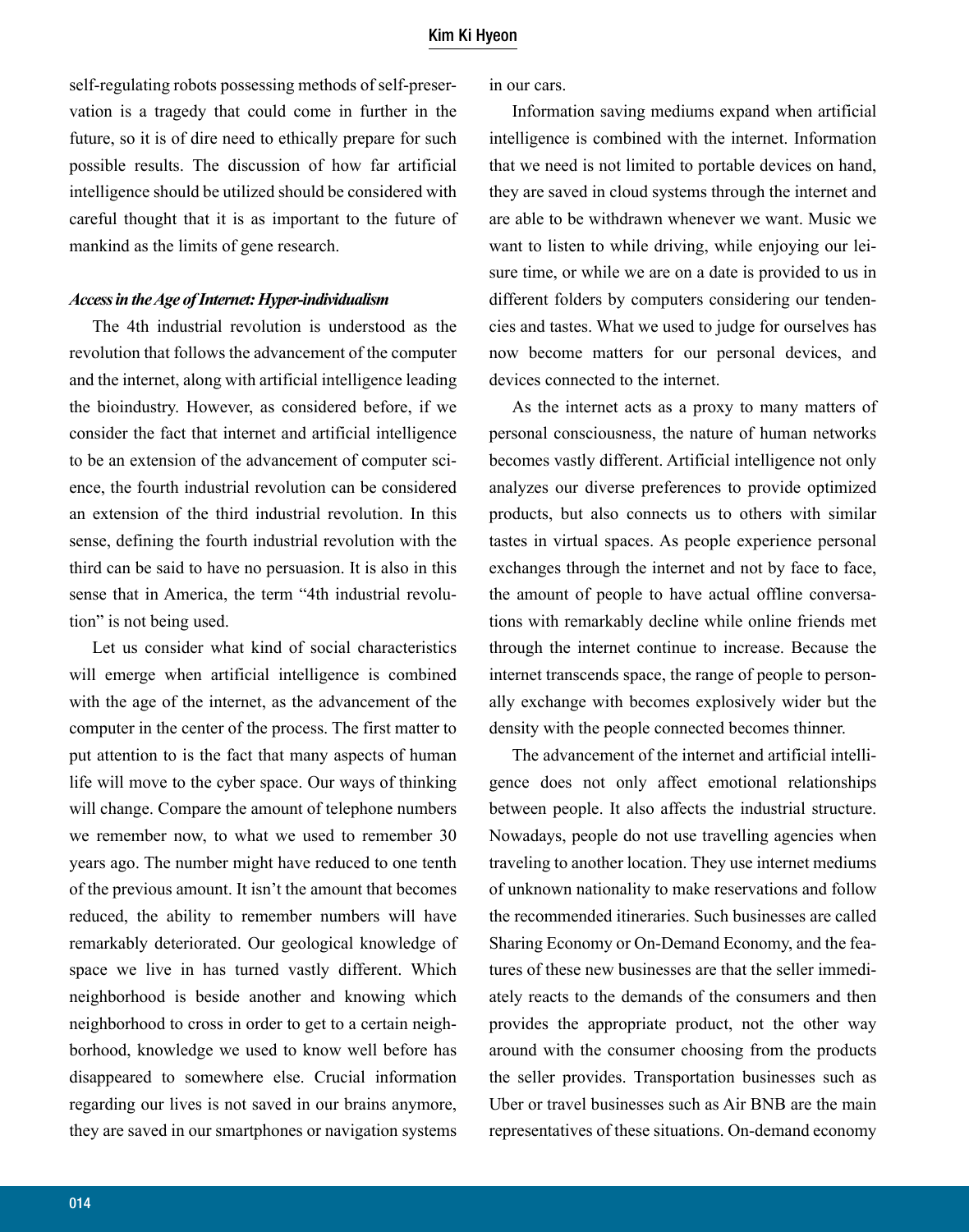also expands to the area of creating a business itself. Intermediary businesses are also advancing; when faced with a certain task that requires a certain team, the internet allows to gather experts transcending nationalities, and when these experts finish the task, the team is disbanded.

The revolutionary changes that are led by the advancement of artificial intelligence and internet leads to an important social tendency that is hyper-individualism. As discriminative personal preferences become more important, businesses change accordingly, and the change of the economic environment accelerates this social tendency to emphasize individuality. In personal relationships, areas of sympathizing skin to skin will gradually decrease, and as cyber ideological relationships expand, people will continue to be more economical•money-minded when forming relationships.

The reason for calling such changes as hyper-individualism is because individualism that grew after the modern times can be understood as progressing in an extreme direction. Although unable to be thoroughly discussed in this piece, individualism that progressed in modern times was a movement to respect individual rights or individualities that were repressed by the value of community. About the time of the 14th century, such movements were checked and balanced by values of communality, although it cannot be denied that the tendency for individualism was strengthened. 500 years later individualism and communalism tossed and turned which led the global tide to head towards individualism by the advancement of artificial intelligence and internet. Furthermore, because this change is happening at an accelerated pace in a comprehensive manner regarding various aspects of society, it doesn't allow for members to self-reflect. As a single ideology, to choose between communalism and individualistic freedom requires reflection on what values we pursue. However, the changes in these times are changing the means of forming personal relationships in the first place, and our subconscious that considers relationships changes into a

form that leaves no room for self-reflecting.

These worldly tendencies send even more dangerous signals to the Korean society. When the Korean society went through an accelerated growth, the way to win in a competition was to move faster and leave others behind. As the overall growth and expansion of society stalls for a bit, moving forward to win in a competition is becoming gradually harder. However, the competitive tendencies projected in ourselves during the process of elevated growth aren't reacting to situational changes and still display powerful might. We still have thoughts of winning in a competition, but it has become difficult to move forward so naturally we are tempted to bring others down. This is the reason why conflicts in our society are overflowing. When predicting how our society will be affected by the combining of the worldly tide of hyper-individualism with the internal ecological structure of the survival of the fittest and unlimited competition created by the pursuit of economy, it is difficult to predict a positive result. This is the reason why we should put more effort into preparing for the grim results of the future.

## **4. In conclusion: sympathy and coexistence**

Advancement of computer science, artificial intelligence and the internet has brought colossal changes to all areas of the earth with no exceptions. As cyber space expands, various characteristics of many areas of life also change. Face to face relationships diminish, and the change for sympathizing with others to grow gradually decrease as businesses and industrial environments optimize to better satisfy personal desires. The diminishing of sympathizing with others will lead us to be more calculating when forming relationships. Such worldly changes will pose even bigger challenges in Korea, where survival of the fittest is the dominant culture.

There are people who spread the dystopian fear of artificial intelligence advancing to creating high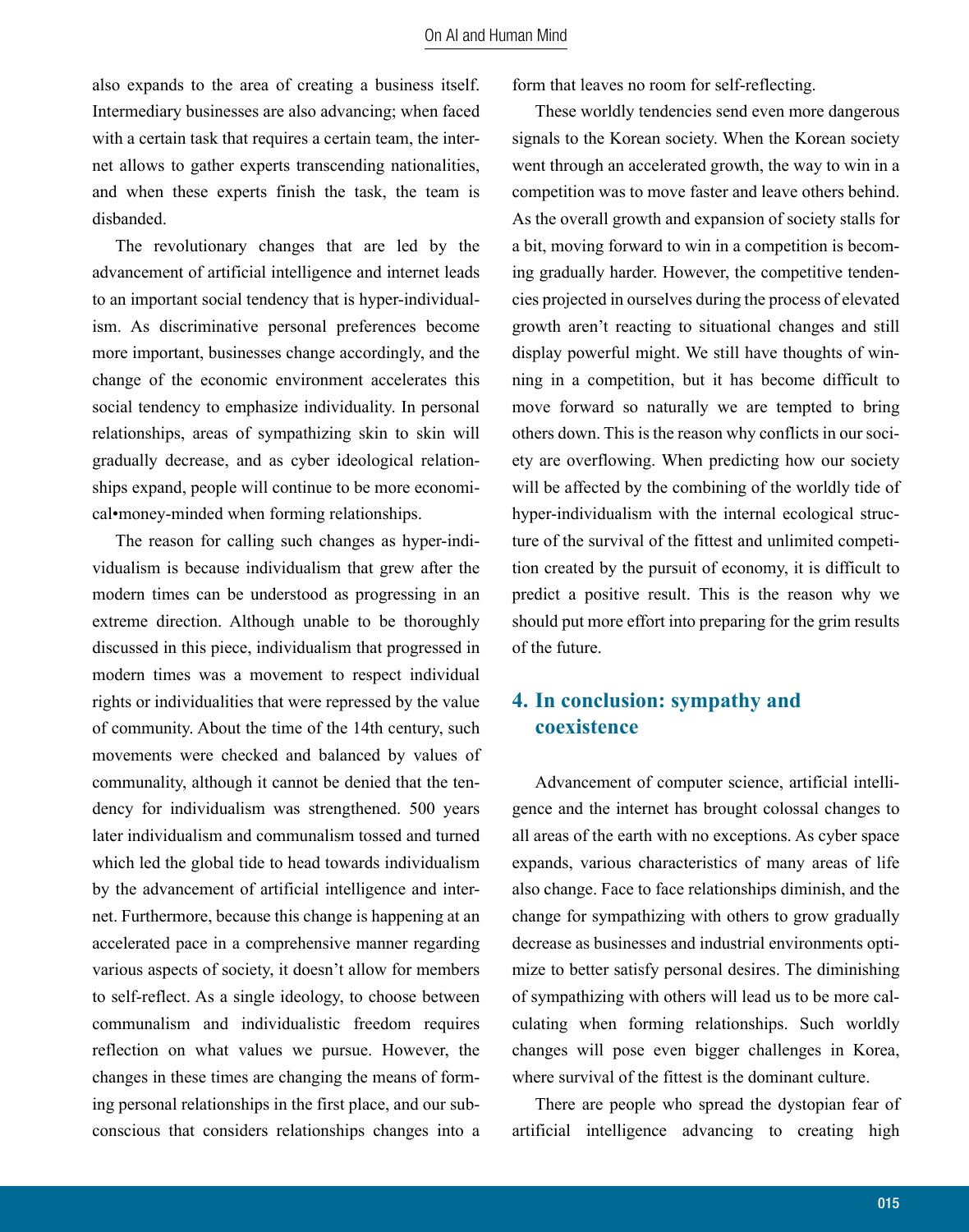#### Kim Ki Hyeon

performance robots that possess the mind of humans, which will lead them to dominate over mankind. Such dystopian situations will not happen, and should not happen, because the area of sensitivity and emotion is inherent only to humans and cannot be realized by robots. The crises of self-preserving programs combining with powerful machines to dominate humans will also, hopefully, not happen in the future. This is because mankind possesses the ability to prevent the destructive growth of artificial intelligence with the shared value of coexistence.

Behind all of these positive predictions lies the presumption that humans will not become robotized, under the premise that humans preserve the emotion-based ability to sympathize. However, this very premise is being challenged by artificial intelligence advancing and the internet expanding to the point of weakening the possibility of growing sympathy, where mankind becomes fragmented individualistic entities. When considering the destructive end results of advancement of artificial intelligence, it leaves no room for preserving

mankind's communitarian values. It can be said that we do not need to lose ourselves in fear of manmade robots dominating over man. The bigger and more dangerous threat is the robotization of humans. In the age of artificial intelligence that reduces coexistence and sympathy, we must work to preserve our ability to sympathize, and ask ourselves: are we prepared to preserve our spirit of community? This is a matter important to our quality of life itself, and unless this matter is resolved, we cannot say for sure that in the future robots will not dominate humans. Ultimately, the imminent task for us is the robotization of humans, and whether robots dominate our world or not will depend on resolving this matter. The robotization of man is no different to the era of man being dominated by humanization of robots.

\*1: Some philosophers deny the argument that consciousness is the independent nature of mentality. Philosophers like Tye and Dreske argue that consciousness is the by-product of directivity described below.

\*2: Such hopes of unified science are mainly found in Logical Positivism.

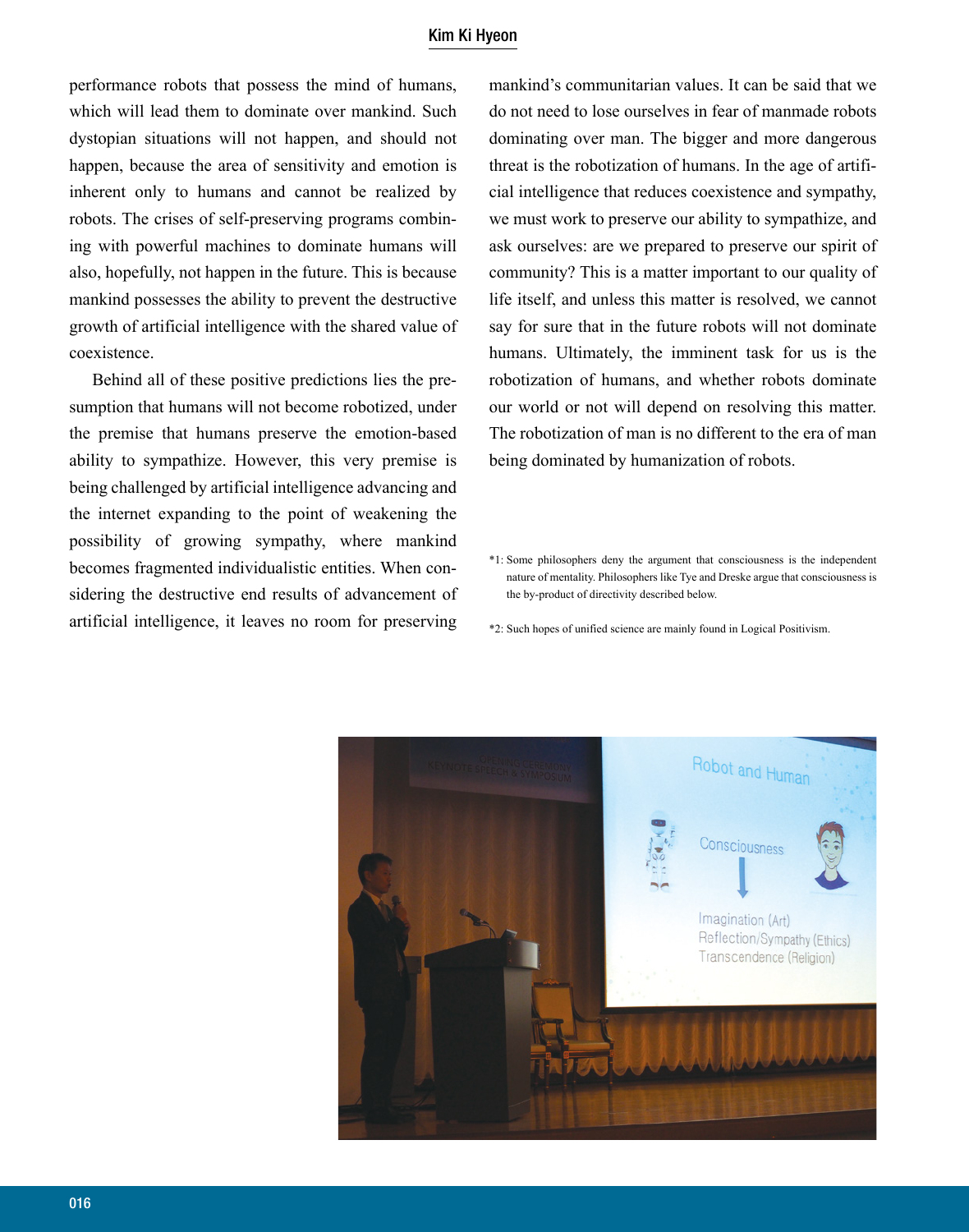

**로봇의 인간화와 인간의 로봇화**

김기현 (서울대학교 철학과)

 $\bigodot$  | <sup>공지능은 1960-70년대에서부터 발전하여 인간의<br>지능을 대체하기 위하여 인간 자신에 의하여 개발</sup> 되었다. 그 배경에는 컴퓨터과학의 발전이 가로놓여 있다. 문제를 푸는 능력인 지능을 컴퓨터가 대신하면서 나타난 것 이 소위 인공지능이다. 인공지능은 생산 공정의 자동화 등 을 통하여 인간의 노동을 기계가 대신하게 하였고, 인간의 자연적 지능을 통하여 측정할 수 없는 것을 측정할 수 있게 해주었다. 다양한 산업적 효용성에 힘입어 인공지능에 많은 인적 물적 자원이 투여되었고, 인공지능은 1980년대 정체 기가 있었지만 전체적으로 꾸준한 발전을 이루었다.

인공지능의 발전에 따른 제4차 산업혁명의 도래에 어떻게 대비하여야 하는가에 대한 논의가 분분하다. 알파고가 이세 돌에 압승하며 이 논의는 더욱 탄력을 받았다. 사실 알파고 의 승리는 시간 문제이지 결과 자체는 놀랄 일이 아니다. 전 문가들의 예상보다 빨리 나타났다는 것 이외에는 말이다. 오히려 반가워할 일이다. 우선은 인간을 유익하게 하는 지 식과 기술의 발전이 빨리 진행되고 있음이 기뻐할 일이고, 둘째는 예견되었지만 피부로 느끼지 못하던 미래사회의 도 래를 극적으로 드러내 주어 우리로 하여금 대비할 기회를 준 것도 반가워할 일이다.

 세상의 대부분의 일들이 그렇듯이 큰 변화에는 빛과 그림 자가 있기 마련이다. 인공지능의 발전이 우리네 삶을 여러 측면에서 편하게 만들기는 하였지만, 그에 대응하는 걱정거 리도 하나 둘씩 나타나고 있다. 인간의 지능에 의하여 다뤄 지던 많은 일들이 앞으로 인공지능에 의하여 대체되면서 직 업의 구조가 크게 개편될 모양이다. 내연기관과 전기의 발 전에 의하여 촉발된 1차와 2차 산업혁명 때에도 비슷한 일 이 있었고, 이후에 인류는 새로운 안정을 찾으면서 이전보 다 더 풍요로운 삶을 누릴 수 있었다. 이번에도 인류는 변화 를 잘 겪어내고 결국 더 풍요로운 미래로 가리라고 믿는다. 그러나 변화의 시대에 어떻게 대처하는가에 따라 그 과정이 더 고통스러울 수도 덜 고통스러울 수도 있다. 지식 정보시 대로 이행하면서 지식을 가진 계층과 지식을 갖지 못한 계 층 사이의 갈등도 앞으로 잘 다뤄져야 할 숙제다.

 AI의 발전과 그에 따른 제4차 산업혁명이 어떤 변화를 초 래할 것이고, 그 변화에 어떻게 대비하여야 하는가를 인문 학의 관점에서 생각해 보고자 한다.

## **1. 마음의 신비와 인공지능**

 아주 오래 전에 철학자들은 마음이 가슴에, 심장에 있다 고 생각하였다. 과학 발전의 결과 요새 우리는 마음이 머무 는 곳은 가슴이 아니라 두뇌라고 생각한다. 마음이 있는 곳 에 대하여 더 많은 것을 알게 되었고, 가슴이건 두뇌건 마음 이 있는 곳의 기계적 작동에 대하여 더 많은 것을 알게 되었 음에도 불구하고 마음은 여전히 신비로운 것으로 여겨진다.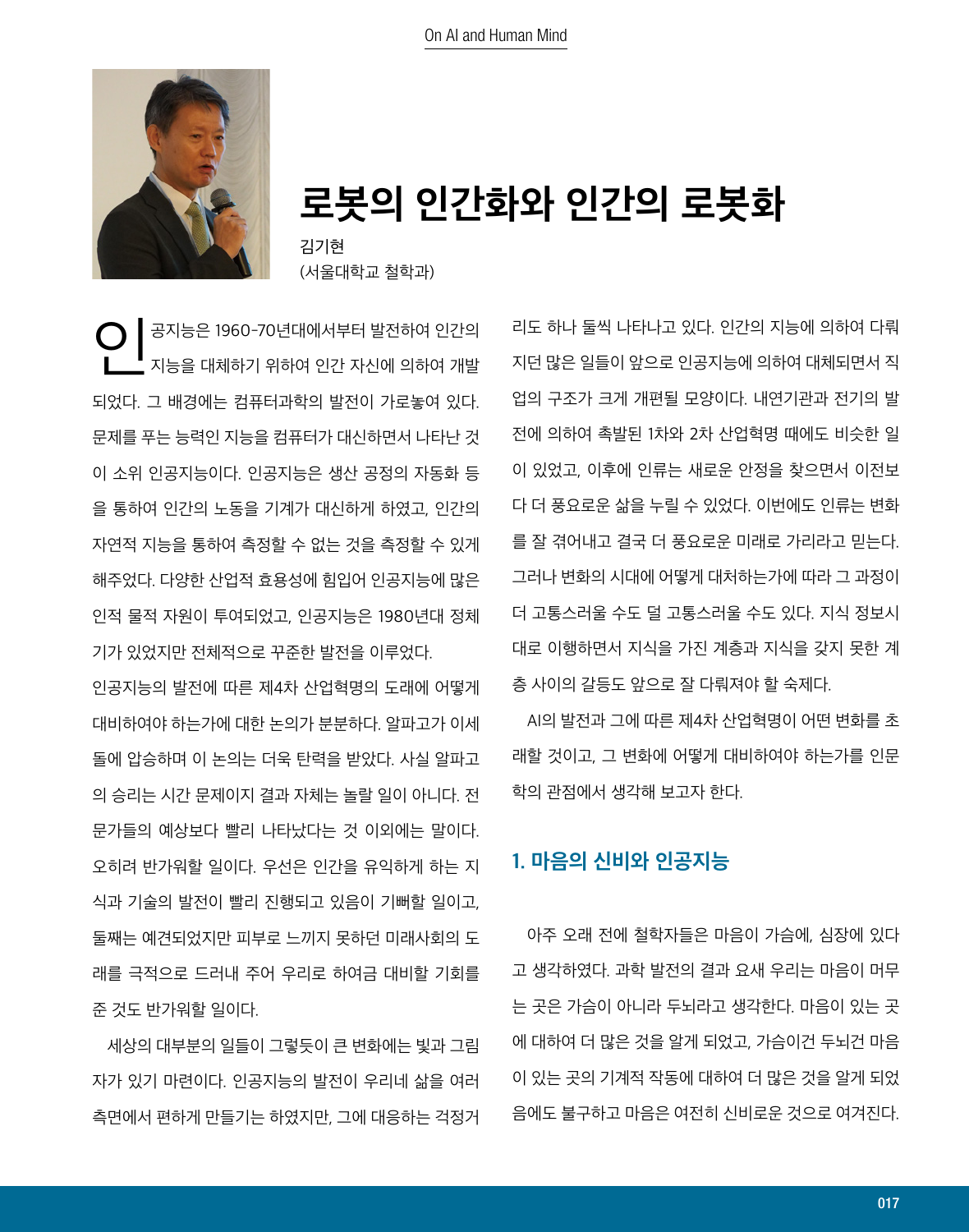도대체 마음은 왜 신비로운 것으로 보였을까? 인공지능은 마음으로부터 신비의 베일을 벗기는데 어떤 기여를 했을 까?

 우리는 하나의 단어와 하나의 현상을 연결시키는 경향이 있다. 그래서 정신 또는 마음의 현상은 하나의 단일한 특성 을 갖고 있는 것으로 생각하기 쉽다. 그러나 자세히 들여다 보면 마음에는 상이한 현상들이 동시에 깃들어 있다. 첫째 로, 마음에 나타나는 현상들은 흔히 느낌을 동반한다. 자연 속의 휴양림에서 쾌적하게 잠을 자고 깨어나면서 향긋한 커 피의 향을 맡는 경우를 상상해 보자. 이러한 경험의 핵심은 그에 동반하는 고유한 느낌에 있다. 고통, 기쁨 등의 심리 현 상들은 일정한 느낌을 동반하며, 이러한 느낌이 이들 심리 상태들의 본성을 이룬다.\*1 느낌은 감각적인 정신 현상뿐 아 니라, 더 고차적인 정신현상에도 나타난다. 환희와 슬픔, 충 족감과 우울감 등도 나름의 고유한 느낌과 함께 나타난다. 그리고 이들은 모두 동반하는 그 느낌이 그 정신현상의 핵 심을 이룬다. 말로 표현하기 쉽지 않지만, 우울함에 동반하 는 특별한 느낌이 있으며, 그 느낌 때문에 바로 그 정신현상 은 우울함이 된다. 이렇게 우리의 많은 정신현상들의 경우 에는 느낌이 매우 중요하며, 이런 느낌의 측면을 철학자들 은 의식(Consciousness)이라고 부른다. 물리 현상에서는 찾을 수 없는 특성이다.

 의식 현상과 다르면서도 마음을 신비롭게 만드는 또 하나 의 특성이 있다. 한국의 초대 대통령은 이승만이라는 나의 믿음을 보자. 이 믿음은 '한국의 초대 대통령은 이승만이다' 라는 내용에 내가 '믿음'이라는 관계를 맺음으로써 성립한 다. 비가 오기를 바라는 나의 욕구는 비가 온다라는 내용에 내가 '바람'이라는 관계를 맺음으로써 만들어진다. 이렇듯 믿음, 욕구 등의 마음 상태들은 세상을 특정한 방식으로 그 려내어 마음에 떠올리는 역할을 한다. 물리적인 자연현상에 서는 이러한 특성이 찾아지지 않는다. 일정한 내용을 그려 내는 이러한 특성을 철학자들은 지향성(Intentionality), 또 는 표상성(representationality)이라고 부른다.

 세번째 특성은 개별적 마음 상태에서가 아니라, 마음의 작용에서 찾을 수 있다. 우리의 마음은 외부의 자극으로부 터 기쁨과 고통 등의 반응을 일으키고 외부의 상황을 일정 한 형태로 그리는 것에 그치지 않고, 주어진 조건에서부터 현명한 판단을 내리기도 한다. 138 더하기 111은 무엇인가라 는 질문에 대하여 249라는 답을 용케 내놓는다. 어제 본 어 머니의 모습과 오늘 본 어머니의 모습이 동일할 수가 없는 데도, 우리는 쉽게 그 두 존재의 동일성을 알아 맞힌다. 그리 고, 한 대상이 부분적으로 가려져서 그 전체의 모습을 선명 히 볼 수가 없는 경우에도, 그것이 무엇인지를 잘 알아 맞힌 다. 이것을 우리는 마음의 똑똑함 또는 지능(Intelligence)이 라고 부른다. 물질의 세계에는 이러한 지능이 없다. 물질의 세계에서는 모든 현상들이 주어진 조건에 대하여 기계적으 로 반응하여 발생할 뿐이다.

 위와 같은 마음의 성질들을 액면 그래도 받아들이면서 이 들은 어떠한 물질적인 성질이나 과정에 의하여 설명될 수 없다고 생각하게 되면, 이 사람은 이원론자가 된다. 데카르 트가 이런 생각을 한 대표적인 사람이며, 그는 세상에는 근 본적으로 다른 두 가지 종류의 것들, 즉 정신적인 것과 물리 적인 것들이 있다고 주장하였다. 데카르트 이후에 급속도로 발전한 자연과학은 이러한 이원론적인 사고에 압박을 가하 게 된다. 자연계에 대한 이해가 진전되면서, 모든 것이 자연 과학, 특히 물리학에 의하여 설명될 수 있으리라는 기대가 점점 커져 간다.\*2 이전에는 단순한 물체들의 운동에 의하여 설명될 수 없을 것 같았던 여러 현상들이 역학적으로 설명 되기에 이르렀다. 열 현상이 분자들의 평균 운동 에너지에 의하여 설명되고, 번개가 전기의 방전에 의하여 설명되며,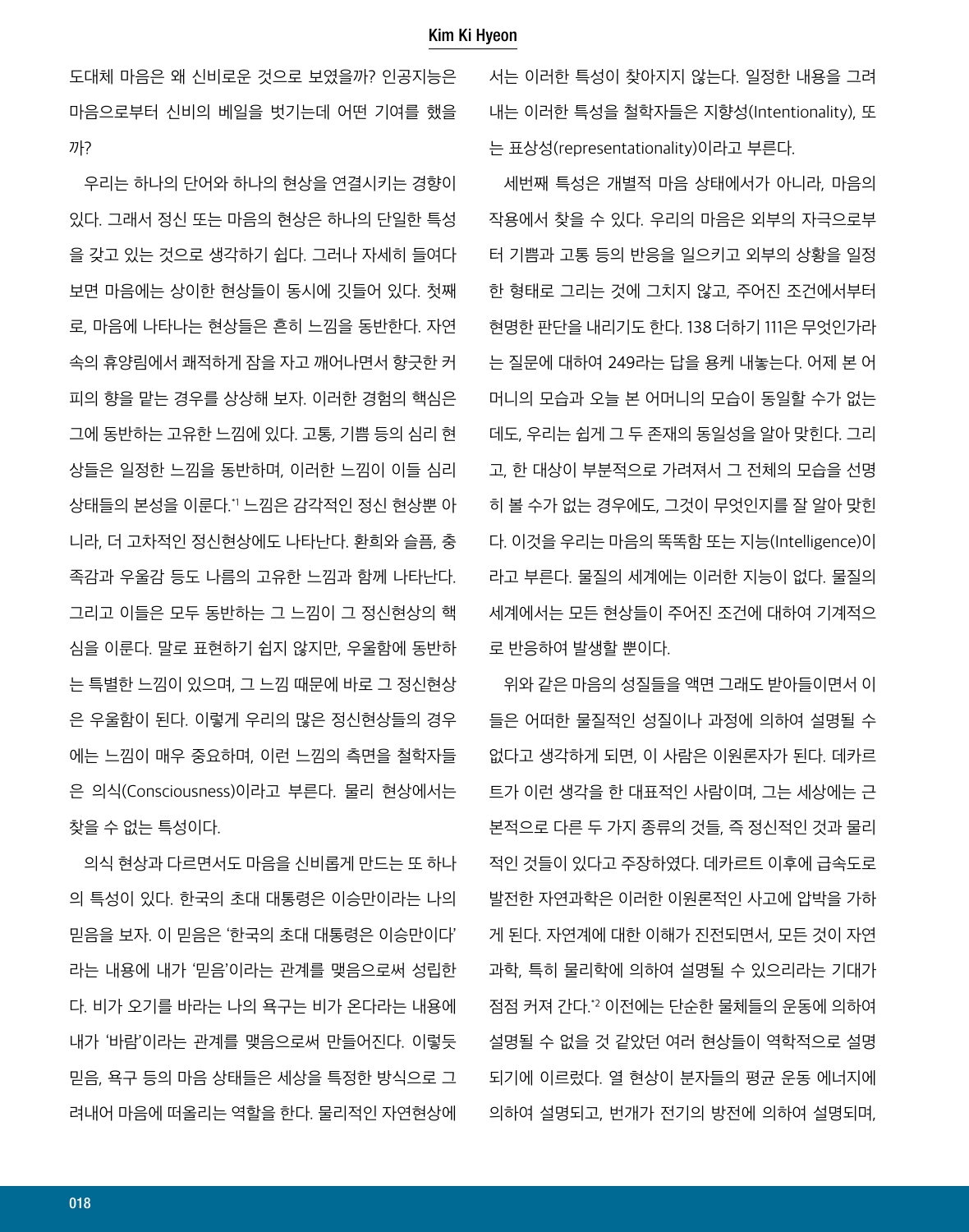색이 파장에 의하여 설명되었다. 마음에서 발생하는 현상들 도 이와 유사하게 물리적으로 설명될 수 있으리라고 기대해 볼만하다.

 물리적 설명의 힘이 점차 그 영역을 확장하여 위력을 발 휘해 가기는 하였지만, 사람의 마음은 여전히 그 영역밖에 머물러 있었다. 컴퓨터 공학의 발전이 물리적 설명을 마음 의 영역에까지 확장시키는 새로운 돌파구를 제공하게 된다. 우선 마음의 신비를 이루는 한 특성인 지능이 공격의 대상 으로 포착되기에 이른 것이다. 즉, 컴퓨터 공학의 발달과 더 불어 사람의 마음이 하는 지능적인 작업을 컴퓨터로 대신할 수 있는 단계에 이른 것이다. 인공지능이란 바로 이러한 시 도를 하는 것, 문자 그대로 인공적인 시스템(컴퓨터)을 통하 여 마음이 하는 여러 가지 지능적인 일을 하게끔 하려는 것 이다.

## **2. 인공지능의 발전**

 20세기 후반에 시작된 컴퓨터 공학, 그리고 그에 따른 인 공지능의 발전은 인간의 삶에 큰 변화를 초래한다. 사실 이 러한 변화는 근대 이후의 인간의 쾌락의 해방에서부터 연유 하는 것으로 볼 수 있다. 근세에 들어오면서 이전까지 인간 을 지배하던 엄숙주의적 문화는 막을 내리고 인간의 쾌락은 해방을 맞이하게 된다. 현세의 쾌락을 추구하는 것이 더 이 상 도덕적으로 나쁜 것으로 간주될 필요가 없어질 무렵 자 연과학이 발전한다. 자연세계의 탐구를 위하여 발전된 자연 과학은 이제 인간의 욕구를 만족시키기 위하여 활용되기 시 작하고, 이 과정이 산업의 발전으로 이어진다. 우리가 알고 있는 모든 산업혁명은 이런 과정이 폭발적으로 발전하는 계 기들을 일컫는 말이다. 증기기관으로 대변되는 1차 산업혁 명이나, 전기의 발명으로 대표되는 2차 산업혁명은 모두 인 간의 욕구를 만족시키는 수단들이 폭발적으로 발전된 계기 로 이해할 수 있는 것이다.

 인공지능도 인간의 욕구를 만족시키는 데에 중요한 기여 를 하기 때문에 발전할 수 있었다. 컴퓨터 공학과 인공지능 의 발전은 인간의 육안으로는 측정할 수 없는 세밀한 부분 까지 측정하는 것을 가능하게 하였고, 제품의 생산 과정을 자동화하여 같은 시간에 더 많은 제품을 생산할 수 있게 하 여 부가가치를 높여 주었으며, 때로는 인간이 하기에는 위 험한 일들을 대신할 수 있는 등 다양한 측면에서 인간에게 도움이 될 수 있었다.

 인간에게 편의를 제공하고 욕구를 만족시키는 산업적 도 구로 시작한 인공지능은 이제 그 적용영역을 늘려간다. 컴 퓨터 프로그램이 점차 정교화 되면서, 인간의 지적 작업을 대신하는 기계(전자계산기)가 만들어 지고, 더 나아가 인간 의 마음을 연구하는 심리학 이론을 컴퓨터에 심어 시뮬레이 션 하는 것까지도 가능하게 된다. 많은 인공지능 종사자들 은 인공지능이 단순한 실용적 산업적 유용성 이상의 가치를 갖는다고 생각하기에 이른다. 인공지능이 사람의 마음에 대 한 이해와 직접, 간접으로 연관될 수 있다고 생각하는 것이 다.

 컴퓨터가 인간의 지능을 이해하기 위한 수단으로 생각되 던 것이 이제는 한발 더 나아가 컴퓨터가 지능을 갖는다고 생각되기 시작한다. 즉, 인간의 지능이란 컴퓨터와 마찬가 지로 여러 프로그램들이 결합된 것이라는 대담한 생각이 제 시되기에 이르고, 따라서 지능적으로 작동하는 컴퓨터는 마 음을 이해하는 도구일 뿐 아니라 그 자체가 지능을 갖는다 는 생각이 고개를 들기 시작한다. 인간의 자연지능이 인간 의 두뇌라는 탄소소재를 매개로 하여 실현되고, 인공지능은 실리콘 소재의 반도체를 통하여 구현되는 점에서 차이가 있 을 뿐 지능이라는 측면에서 차이가 없다는 생각이 널리 받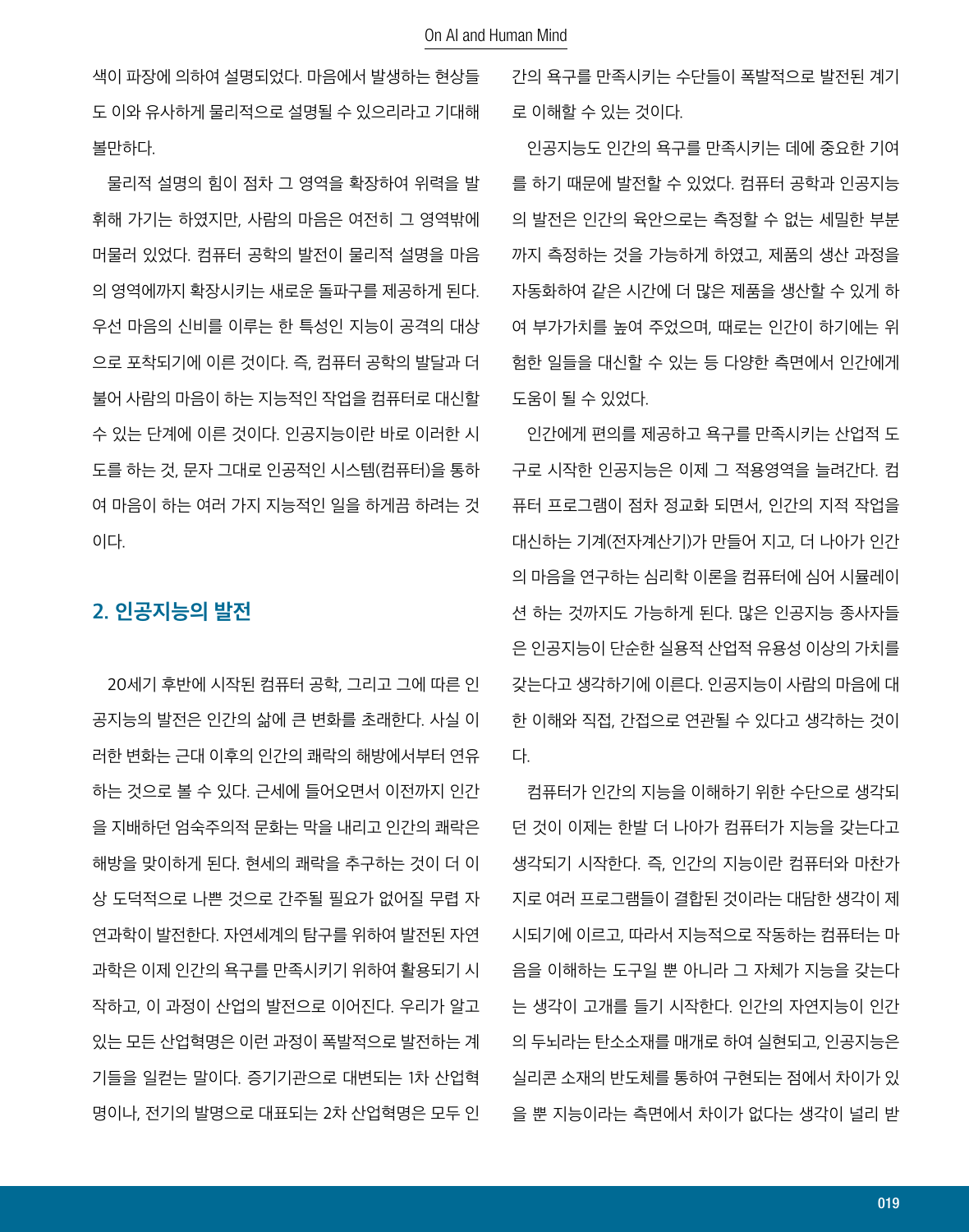#### Kim Ki Hyeon

아들여지게 된다. 이 무렵 사이보그를 주제로 한 영화들이 나오기 시작한다. 컴퓨터도 지능을 가질 수 있으며, 이러한 지능이 기계장치와 적절히 연결되어 만들어지는 로봇은 인 간과 동등한 개체가 될 수 있다는 생각이 널리 퍼지기 시작 하는 것이다. 인간의 신체보다 더 강한 기계장치에 연결된 사이보그는 인간을 압도하여 정복할 것이라는 공포감은 이 러한 생각을 반영한 것이고 컴퓨터공학과 인공지능의 발전 의 전개과정을 볼 때 마냥 허무맹랑한 상상만은 아닐지도 모른다.

## **3. 인공지능 시대의 과제들**

 인공지능의 발전은 인터넷의 발전과 결합하면서 마음과 관련된 더욱 새로운 생각의 지평을 연다. 이러한 변화가 어 떤 시대적 질문을 던지는가를 살펴보기로 하자.

#### **<인공지능 시스템은 마음을 가질 수 있는가?>**

 인공지능에 고무된 과학자들은, 특히 강한 인공지능에 감 명받은 사람들은, 컴퓨터도 마음을 가질 수 있다고 과감하 게 주장한다. 이런 생각이 "블레이드 러너 (Blade Runner)", "터미네이터 (Terminator)"와 같은 영화가 성공할 수 있는 배경을 이룬다. 그러나 과연 인간의 마음은 서로 잘 짜여져 연결된 컴퓨터 프로그램들의 복합체에 불과한 것일까? 대 답은 단순하지 않다. 앞에서 보았듯이 마음은 물질에서 쉽 게 찾아지지 않는 성질들, 의식, 지향성, 지능 등의 다양한 성질들을 갖는다. 인공지능은 이들 중에서 지능에게서 신비 의 옷을 빼앗았다. 문제 푸는 능력으로서의 지능이 기계에 의하여 구현될 수 있음을 인공지능이 보여주었기 때문이다. 그러나, 마음의 다른 측면들까지 인공지능이 구현할 수 있 는지는 의심스럽다. 다시 말하면, 로봇이 지능을 가질 수 있

을지는 몰라도 마음을 가질 수 있는지는 의심스럽다. 인간 의 마음은 세계의 모습을 그려내고 문제를 해결하는 데에 머물지 않는다. 우리의 마음은 거기에 온갖 색채를 덧입혀 그 내용을 풍성하게 한다. 마음에 색채를 주는 의식의 영역 에서는 감성이 중심부를 구성하여 마음의 내용을 풍성히 해 준다. 그리고 감성은 상상, 상징, 의미, 해석, 초월 등이 살아 날 양분을 제공한다. 감성을 갖는 인공지능 시스템, 로봇을 만들 수 있을까? 감성을 갖는 것처럼 흉내 내는 로봇은 만들 어질지 모르지만, 감성을 갖는 로봇은 만들어지지 않을 것 이다. 예술의 영역에 대하여 말하자면, 인간의 마음을 울린 명곡들의 빅데이터를 분석, 조합하여 또 하나의 멋진 곡을 인공지능은 만들어낼 수 있을지는 몰라도, 감동의 새 영역 을 개척하는 곡을 만들어내지는 못할 것이다. 기존 연주들 의 빅데이터를 분석하여 어떤 성부에서 키보드를 어떤 강도 의 조합으로 압력을 가하는 것이 사람들을 감동시키는가를 흉내낼 수 있을지는 몰라도, 인공지능은 한 인격의 통일성 을 보여주는 새로운 감동의 양식을 구성해내지는 못할 것이 다.

 사회와 관련하여 한가지 주목하고 싶은 것은 감성의 영역 이 예술적 영역과 관련될 뿐 아니라, 윤리의 영역과도 관련 된다는 것이다. 윤리에 대한 자연주의자들에 따르면 도덕적 윤리적 판단은 공감의 능력에서 출발한다. 잔인한 행위에 의하여 피해를 받는 사람을 보면서 그 행위에 대하여 소름 끼치는 반응을 하게 되고, 이것이 그 행위에 대한 비판의 출 발점이 된다. 마찬가지로 선한 행동은 타인에게 유익한 결 과를 초래하고, 따라서 승인의 감정을 불러일으켜 윤리적 칭찬의 토대가 된다.

 로봇이 감성을 갖지 못하고, 감성이 윤리적 판단의 출발 점이라면 어떤 결론이 따르는가? 로봇은윤리적 판단을 할 수 없다, 다시 말하면 로봇은 옳고 그름을 판단할 수 없다는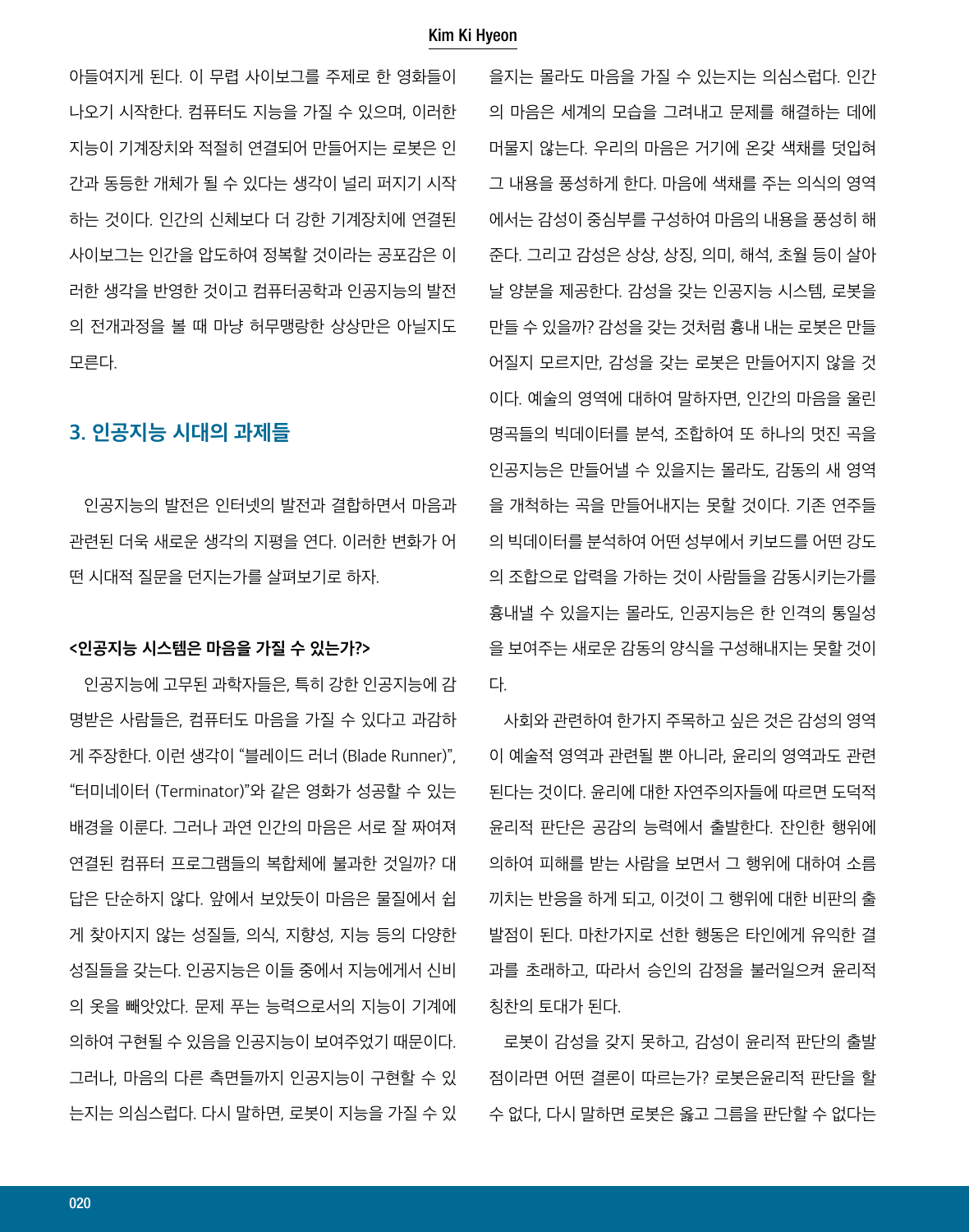결론이 자연스럽게 따라 나온다. 로봇은 기계이므로 윤리적 판단을 할 필요가 없고, 로봇이 인간이 시키는 일만 할 경우 에는 이런 결과는 아무런 문제가 되지 않는다. 사람들이 이 기계를 윤리적으로 사용하기만 하면 문제될 것이 없다. 그 러나 로봇으로 대변되는 인공지능 시스템이 인간이 시키는 것만 하는 대행자(agency)에 머물지 않고, 스스로를 자율적 으로 통제하면서 스스로의 보존을 위한 주체적 행위자로 발 전할 경우에는 사정이 다르다. 현재의 인공지능의 발전을 지켜보면 인공지능 시스템이 기계장치와 결합하여 고성능 로봇이 만들어지고, 이 로봇에 스스로를 보존하는 목적을 부여하여 자율적으로 행위할 수 있게 하는 것은 시간문제 다. 자기보존의 메커니즘을 갖는 이런 체계가 감성을 갖고 있지 않아 옳고 그름을 판단할 수 없고, 맹목적으로 자기보 존을 위한 행위를 하고, 더 나아가 강력한 기계장치와 결합 되어 있다면 그 결과는 인간에 대한 재앙이 될 수 있다. 로봇 과 인공지능의 사용과 관련된 규범을 지금부터라도 만들어 야 할 이유다. 테슬라의 창업자인 일론 머스크와 천체물리 학자 스티븐 호킹과 같은 이들은 인공지능이 강력한 무기를 생산하는 데에 기여하여 인간에게 재앙이 될 수 있음을 경 고한다. 이것은 가까운 미래에 올 수 있는 재앙이지만, 지금 지적하고 있는 자기보존의 수단을 갖는 주체적 행위자로서 의 로봇은 조금 더 먼 미래에 올 수 있는 재앙으로 지금부터 이러한 가능한 결과에 윤리적으로 대비할 필요가 있다. 인 공지능 기술을 어디까지 활용하여도 되는가에 대한 담론은 유전자 연구에 대한 제한과 관련된 논의만큼이나 인간의 미 래에 중대한 영향을 미칠 수 있는 것임에 유념하여야 한다.

#### **<인터넷시대의 접속: 초개인주의>**

 4차 산업혁명은 컴퓨터와 인터넷의 발전에 뒤이은 다음 세대의 산업혁명으로 바이오 산업과 더불어 인공지능이 주 도하는 것으로 이해된다. 그러나 앞에서 보았듯이 인터넷과 인공지능이 컴퓨터과학의 발전의 연장선 상에 있음을 고려 하면, 4차 산업혁명이 3차 산업혁명의 연장선 상에 있다고 볼 수 있다. 그런 점에서 4차 산업혁명을 3차 산업혁명과 달 리 규정하는 것은 설득력이 없다고 할 수 있다. 미국에서는 4차 산업혁명이라는 표현이 쓰이고 있지 않다는 것도 이런 맥락에서 이해가 된다.

 컴퓨터의 발전을 가운데에 두고 전개되고 있는 인공지능 과 인터넷시대가 결합될 때 어떤 사회적 특성들이 나타나는 가를 생각해보자. 첫번째로 주목할 사실은 인간의 삶의 많 은 측면이 사이버 공간으로 이동한다는 것이다. 우리가 생 각하는 방식이 달라진다. 기억하고 있는 전화번호의 수를 30년 전과 비교하여 보자. 아마도 그 수가 거의 10분의 1로 줄었을 것이다. 단지 숫자만 줄은 것이 아니라 숫자들을 기 억하는 능력까지도 현저히 감퇴한다. 우리가 살고 있는 삶 의 공간과 관련한 지형적 지식도 현저히 달라졌다. 어느 동 네 옆에 어느 동네가 있으며, 그 동네로 가기 위해서는 어떤 동네를 거쳐 어느 방향으로 가야 하는지, 이전에 잘 알고 있 던 지식들이 지금은 어디론가 사라졌다. 나의 삶에 매우 중 요한 이들 정보는 이제는 나의 두뇌가 아니라 나의 스마트 폰 또는 나의 자동차에 장착된 내비게이션에 저장된다.

 정보를 저장하는 매체는 인공지능과 인터넷이 결합되면 서 더욱 확장된다. 나에게 필요한 정보는 이제는 내가 휴대 하는 단말기에 제한되지 않고, 인터넷으로 연결된 크라우드 에 저장되어 언제든지 내가 필요할 때 인출하여 쓸 수 있는 형태로 저장된다. 내가 운전할 때 듣고 싶은 음악, 여가를 즐 길 때 듣고 싶은 음악, 데이트할 때 듣고 싶은 음악은 크라우 드 컴퓨터가 나의 성향을 반영하여 각기 다른 폴더로 저장 하여 나에게 제공한다. 이전에 내가 판단하여 하던 일들이 나의 개인 단말기에 의하여, 그리고 단말기와 연결된 인터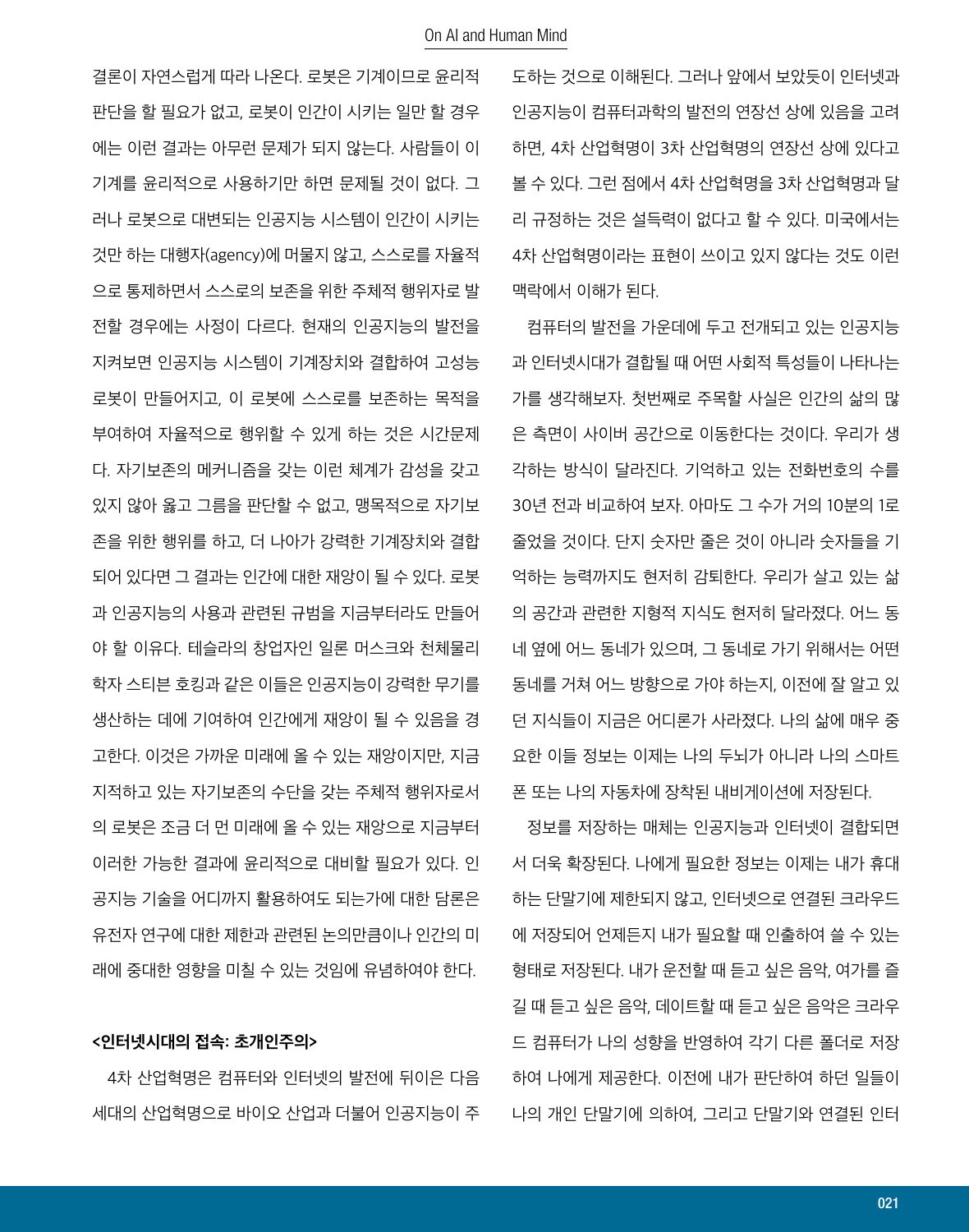넷에 의하여 수행되기에 이른 것이다.

 인터넷이 개인적 인식의 많은 부분을 대행하게 되면서 인 간의 관계망의 성격도 현저히 달라진다. 인공지능은 나의 다양한 취향을 분석하여 나에게 최적화된 제품을 공급할 뿐 아니라 나와 취향이 비슷한 사람들과 가상공간에서 연결시 켜 준다. 인터넷을 통하여 사람들과 교류하는 데에 보내는 시간이 늘어나면서 대면적으로 대화하던 사람들의 수는 현 저히 줄어들고, 인터넷에서 맺은 친구들의 숫자는 점점 늘 어난다. 공간을 초월하는 인터넷의 덕으로 교류하는 사람들 의 폭은 폭발적으로 넓어지지만 접속된 사람들과의 관계의 밀도는 묽어 간다. 관계의 분량이 정해진 것은 아니지만, 인 터넷 시대 관계의 폭이 넓어지면서 농도는 묽어 지고 있다. 인터넷과 인공지능의 발전이 개인들의 정서적 관계에만 영 향을 주는 것이 아니라, 산업의 구조에도 변화를 가져온다. 이제는 많은 사람들이 여행을 떠나면서 지역의 여행사를 이 용하지 않고, 국적 불명의 글로벌 인터넷 매체를 통하여 예 약을 하고 거기서 추천한 일정에 동의하여 여행을 계획한 다. 공유경제 또는 온디멘드 경제라고 불리는 이러한 새로 운 사업의 특징은 공급자가 일정한 형태의 제품을 생산하면 그 중에 특정한 것을 선택하여 소비자가 구매하는 것이 아 니라, 구매자의 요청에 즉각적으로 반응하여 상품을 공급하 는 것이다. 운송 사업에 있어서의 우버나 여행에 있어서의 에어비앤비 같은 경우가 대표적이다. 사업 자체를 구성하는 데에도 온디멘드 경제 형태가 확장되어 간다. 특정한 과제 를 수행하기 위하여 일정한 팀이 필요할 때 이러한 팀을 위 하여 인터넷 상에서 국적을 초월하여 전문가들을 모으고 이 들에 의하여 사업이 완결되면 업체를 해체하는 형태의 매개 사업 형태도 발전하고 있다.

 인터넷과 인공지능의 발전에 따른 혁명적 변화가 가리키 는 중요한 사회적 경향성은 초개인주의다. 개인들의 차별적 기호가 중시되면서 사업의 행태가 변화하고, 경제 환경의 변화는 개별성을 강조하는 사회적 경향을 가속화할 것이다. 인간관계에 있어서도 살을 맞대면서 공감하는 영역은 점차 축소되고, 사이버 상의 관념적 관계가 확장되면서 사람들의 관계는 점점 더 경제적•타산적 성향으로 방향을 잡고 있 다.

 이러한 변화를 초개인주의라고 부르는 이유는 근세 이후 발전한 개인주의가 극단적 방향으로 진전되는 것으로 이해 될 수 있기 때문이다. 여기서 길게 논의할 수는 없지만, 근세 에서 발전한 개인주의는 이전 시대까지 공동체의 가치에 의 하여 억압되어 온 개인의 인권이나 개성을 존중하기 위한 움직임이다. 14세기 무렵부터 시작된 이러한 움직임이 한쪽 으로 강력히 진행될 때는 공동체적 가치에 의하여 견제를 받으며 어느 정도의 균형점을 유지하며 진행되어 왔다. 전 체적으로는 개인주의로의 경향이 강화되어 왔음을 부정할 수 없지만 말이다. 500년 넘어 개인주의와 공동체주의가 엎치락뒤치락하면서 중간 어디에선가 머물던 세계적 조류 가 인공지능과 인터넷의 발전으로 20세기 후반 이후 개인 주의로 향하고 있다. 더군다나 이 변화는 매우 급속히 진행 될 뿐 아니라 사회의 여러 측면에서 포괄적으로 진행되고 있기 때문에 구성원들의 반성을 용납하지 않고 있다. 하나 의 이념으로써 공동체주의와 개인주의적인 자유주의 사이 에서 어떤 것을 선택할 것인가의 문제는 우리가 추구하는 가치에 대한 반성을 요구하지만, 지금 시대의 변화는 인간 관계를 맺는 방식 자체를 변화시키고, 이에 따라 인간의 관 계를 바라보는 우리의 무의식을 변화시켜 반성의 여지를 남 기지 않는다.

 이러한 세계적 경향은 우리 한국 사회에 더욱 위험한 적 신호를 보낸다. 우리사회가 고속으로 발전하는 시대에는 다 른 사람들보다 더 빨리 앞으로 나아가는 것이 경쟁에서 이

022